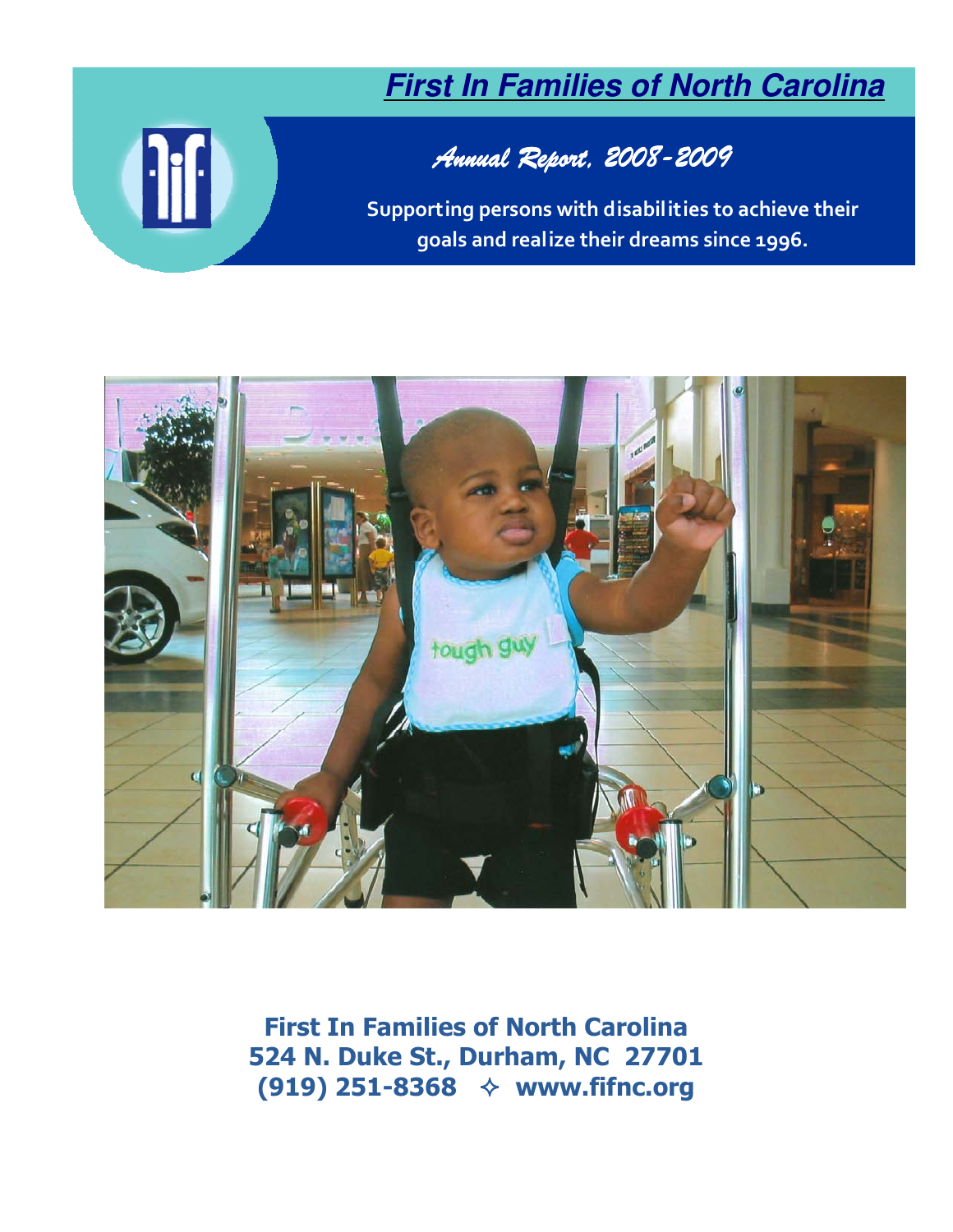# Executive Message



First In Families of North Carolina has connected people to their dreams and goals all year, as the economy steadily worsened and calls for assistance were more desperate than usual. Still, people had beautiful stories to share and

contributions to make back to us or other families.

Pat's son has a developmental disability and mental illness and was assisted with a security deposit for his new home, following which his mother joined the Wake Management Team…

Emanuel's personal network helped set up a small special needs trust to allow him to quickly access funds donated by friends and others for urgent wheelchair repairs, straws for his drinking system and other of "life's essentials."

FIFNC has 522 other stories this year alone documenting how FIF helps when other services are being cut, do not adequately meet the diverse needs of families and individuals, or simply do not help people get involved in the life of their communities.

This, our first Annual Report, will offer you some descriptions and statistics on what we have done and how we have been doing it. We greatly value your opinion and your support, and invite you to share with us your ideas on our future direction and the value of this Annual Report.

After nine years, I am retiring as President of First In Families. I am very confident that Cindy Parkey, my successor and one of the original founders of First In Families, will provide excellent leadership as we move forward.

Sincerely, Jim McDermott President

> FIFNC & the local Chapters have served 19,441 NC families since 1998.

In the last year, we have established our first corporate, fully accessible office (in Durham, NC), brought our staff from 2 to 5, added 3 skilled and dedicated board members, and started managing 3 of the 12 FIF local chapters directly. Our Lifetime



Connections program expanded to include "community bridging" through which future planning and personal networks are offered in partnership with local agencies. Finally, technical assistance to our local chapters serving 2,400 NC families has never been so comprehensive with the implementation of Core Indicators and improvement of our database to better measure leveraging of dollars.

On a more somber note, the troubled economy was reflected clearly in record numbers of calls this year from people in extreme situations. Meanwhile, FIFNC lost one major local grant due to the state budget deficit. We embarked upon a community involvement effort to continue supporting the affected individuals in spite of the lack of funding. Contact us if you are interested in this important initiative which combats isolation and loneliness for people living in group homes or moving from state institutions. Our Lifeline Project, which provides assistance to people in counties not covered by FIF Chapters, is also depleted of funds due to lowered donations.

In 2009/10 we look forward to offering personal networks to individuals with Traumatic Brain Injury and Military families. NC is a "compassionate reassignment" choice for families moving from closed or other bases, and FIFNC is poised to provide our unique blend of services to these individuals and families. We also are planning innovative pilot activities including TimeBanks at the chapter level, where those we serve can truly reciprocate by helping other families who need the skills they possess. Finally we hope to engage at least one corporate partner and continue representing unique family support in several national coalitions.

We offer heartfelt thanks and best wishes to Jim McDermott for his years of creative, dedicated, smart service to FIFNC. We also look forward to working with our new President Cindy Parkey as we strive to do the best work possible for families in North Carolina.

Sincerely, Betsy MacMichael State Director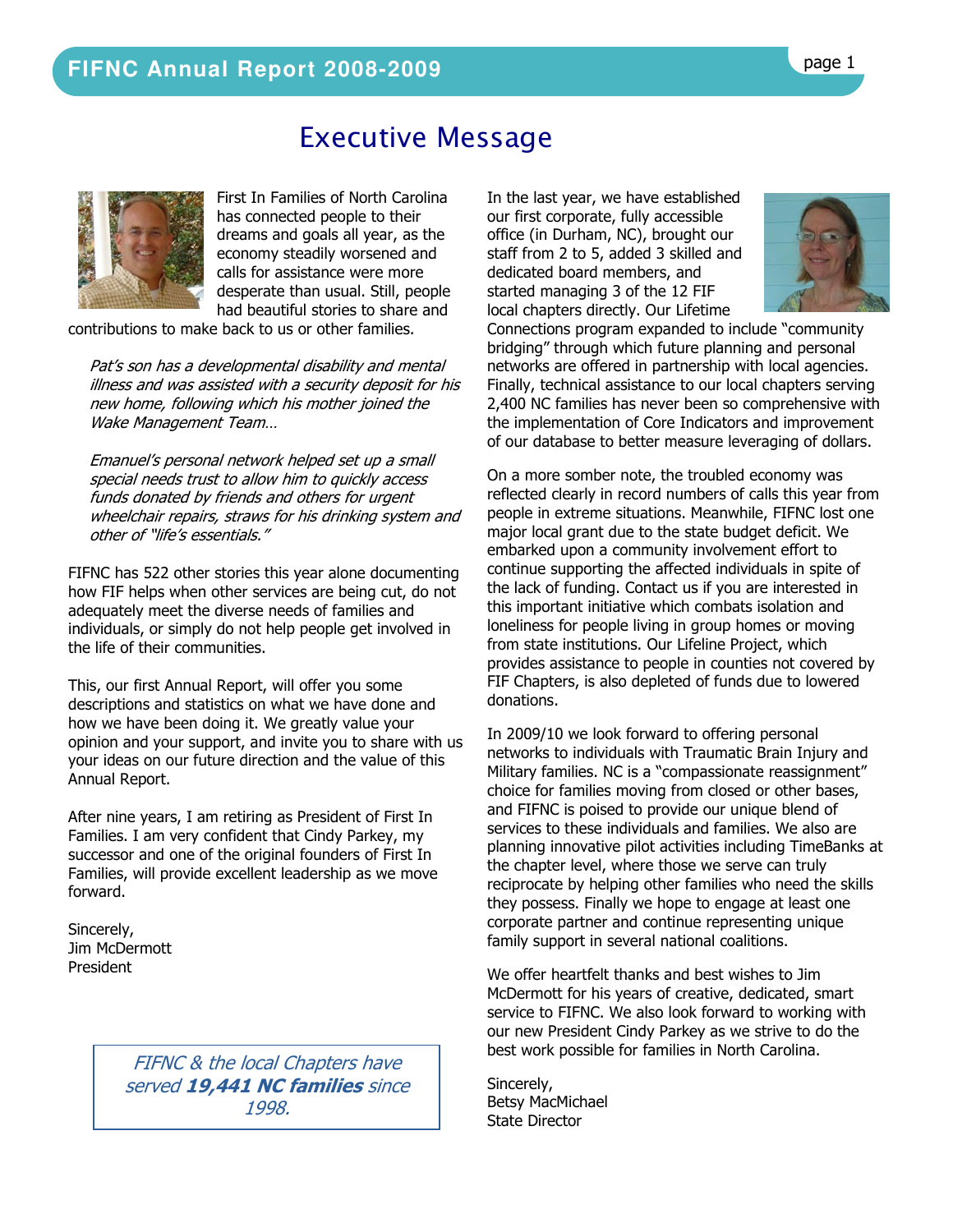## page 2 **FIFNC Annual Report 2008-2009**

# Our Programs

### Lifetime Connections



Lifetime Connections offers unique supports and future planning services to people with all types of disabilities and their families. We provide an alternative or addition to traditional services, through a comprehensive, membership based set of services tailored to each individual or family. Core services include personal networks and workshops on wills and estate planning. The outcome of Lifetime Connections is "peace of mind" for families and a "good life" for their loved ones.

### FIF Chapters

FIFNC manages three local FIF Chapters: FIF of Gaston & Cleveland Counties, FIF of Johnston County and FIF of Wake County. FIFNC also provides extensive technical assistance to all 12 FIF Chapters covering 39 NC counties. The First In Families local Chapters offer support to families and individuals according to their self-defined needs.

To respond to a particular need, FIF partners with local businesses, citizens and agencies.



Sometimes we negotiate to get the lowest possible price, or we might barter or exchange something. Other times we simply make a referral to an appropriate agency. As First In Families engages the community, relationships often develop.



Through this process, the original need is met, and the community becomes a richer place.

### Lifeline Project

Through a combination of private grants and donations, FIFNC is able to assist families in those counties not served by a local FIF Chapter. Though the funding for this project is minimal, FIFNC staff has been able to leverage those funds to assist the most people possible through price negotiations and community partnerships.

# Accomplishments In 2008-09:

# 523 Fulfilled Requests in these categories:

Basic Needs 46%

(food, clothing, utilities & housing) Education 10% (school supplies, tutoring) Transportation 7%

Medical & therapy 9% (prescriptions, equipment, co-pays) Other 28% (home repair & modifications, respite, etc.)

\$64,26 in Private Donations, Grants & In-Kind Contributions

**6** Business I Business partnerships in place including 48 new ones forged

100 *Increase in Lifetime Connections memberships and 69*<br>**Internatives of amilies trained in estate planning and alternatives to** families trained in estate planning and alternatives to guardianship.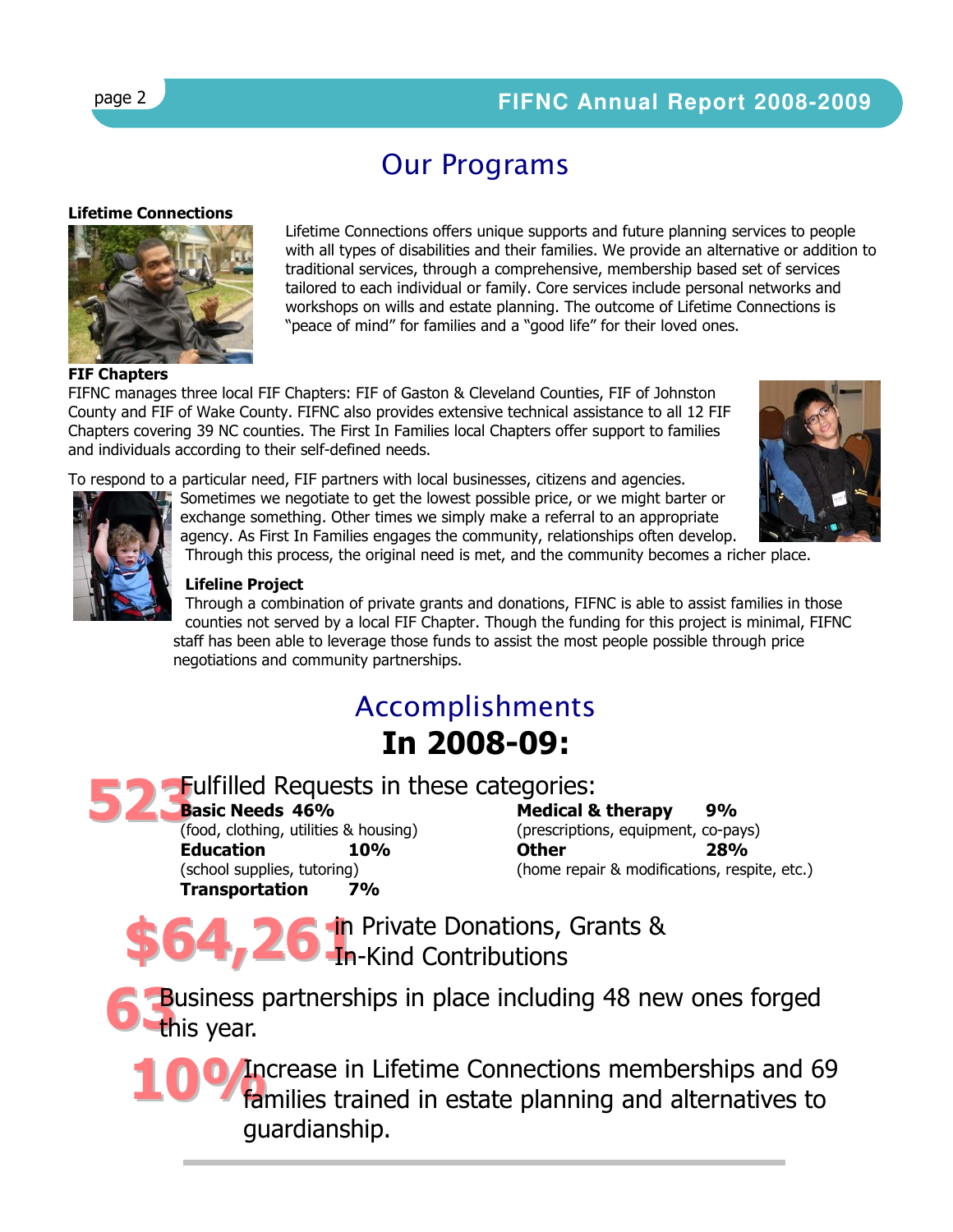# Financial Report page 3 **FIFNC Annual Report 2008-2009**

During the period July 1, 2008 through June 30, 2009, 74% of FIFNC's income was state money. Of the remaining 26%, approximately 69% is generated by in-kind donations, 12% by program revenues, and the remainder comes from grants and private donations.

"I want to thank First In Families for helping me pursue my curriculum studies at Wake Tech." Self-Advocate served by Wake FIF

Average Size of Families Served: 3.5

### Average Net Annual Income of Families Served: \$21,697

# Satisfaction Survey Results

50 surveys were completed by families served by the Wake and Johnston County First In Families Chapters. Of those surveys:

- 98% rated their overall experience with FIF as very good or excellent.
- 100% of families reported that FIF was able to assist or refer them.
- 94% reported that their quality of life improved as a result of the assistance from FIF.
- 98% reported that FIF reduced stress in their lives.

A Lifetime Connections (LC) survey of members showed:

- 100% of members surveyed agreed or strongly agreed that their personal networks helped them set goals; while 89% reported **achieving goals** during the past year.
- 78% of participants said the program helped them feel good about their future.
- 100% of members agreed that LC helped individuals with disabilities participate in community events.



# 5 Ways You Can Make a Difference!

- 1. Become involved in our Community Bridging effort for less than 2 hours per month. Call us to find out how to join a personal network.
- 2. Become a Management Team member at a local Chapter or apply to join the FIFNC Board.
- 3. Offer your talents and skills in fundraising, corporate sponsorship help, marketing assistance or whatever you may have to contribute.
- 4. Let us recycle your old electronics to raise funds for our initiative.
- 5. Donate online at www.fifnc.org or through www.iGive.com.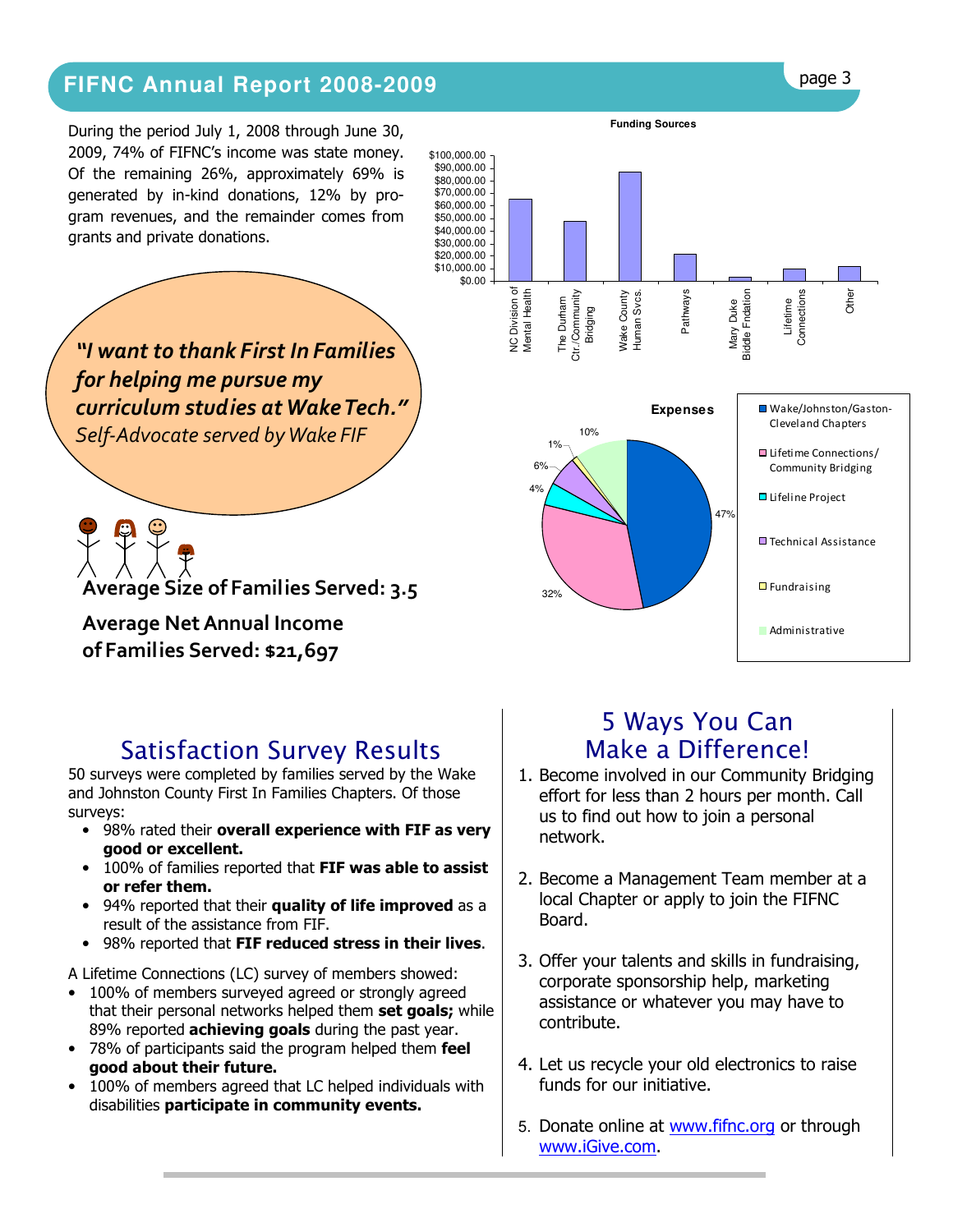# Angela's Beach Wedding

Angela, who has severe developmental disabilities, had always dreamed of getting married on the beach. Her family shared this dream with FIF of



**The Wedding Party, June 2009**

Johnston County. FIFNC worked with a hotel near the beach to provide accommodations for the entire wedding party for a discount of 45% off the regular rate; they then found a local florist who discounted the bridal bouquet and donated flowers for the entire wedding party. FIFJC leveraged \$500 worth of First In Families funding for \$951 worth of goods and services, and Angela and her family lived their dream.

# Accessible Home for Briana

Briana, a young adult with cerebral palsy, needed her home to be more accessible. Her family contacted FIF of Wake County for help with the modifications, which included work on both a backyard deck and an unfinished ramp, some inside painting, carpet removal and laminate floor installation.

Wake FIF organized a partnership in which a local church member coordinated the project on a

volunteer basis, overseeing the purchase of materials and providing transportation to Mr. P., a man who is homeless but able to do the work. FIF paid Mr. P for the work, furthering his efforts towards moving into a home of his own. The family was pleased with the results and Wake FIF has an additional resource for skilled labor.

# Cookout Connections

Billy is a man in his fifties with Traumatic Brain Injury who has been part of Lifetime Connections for 2 years. Billy has had many ups and downs over the last year. He was very excited about a trip to Hawaii with his nephew, only to have to be admitted to the hospital with a blood clot in his leg, thus having to cancel the trip. He became very



**Billy and his Network, June 2009**

depressed. With the help of his Community Connector who has been with him since he became a member, they decided to go forward with planning his "2<sup>nd</sup> Annual Cookout". Twenty-five people were invited and 23 came! This is a man who 2 years ago, had almost no one other than paid staff in his life! The party was still going strong when the Community Connector left after five hours!